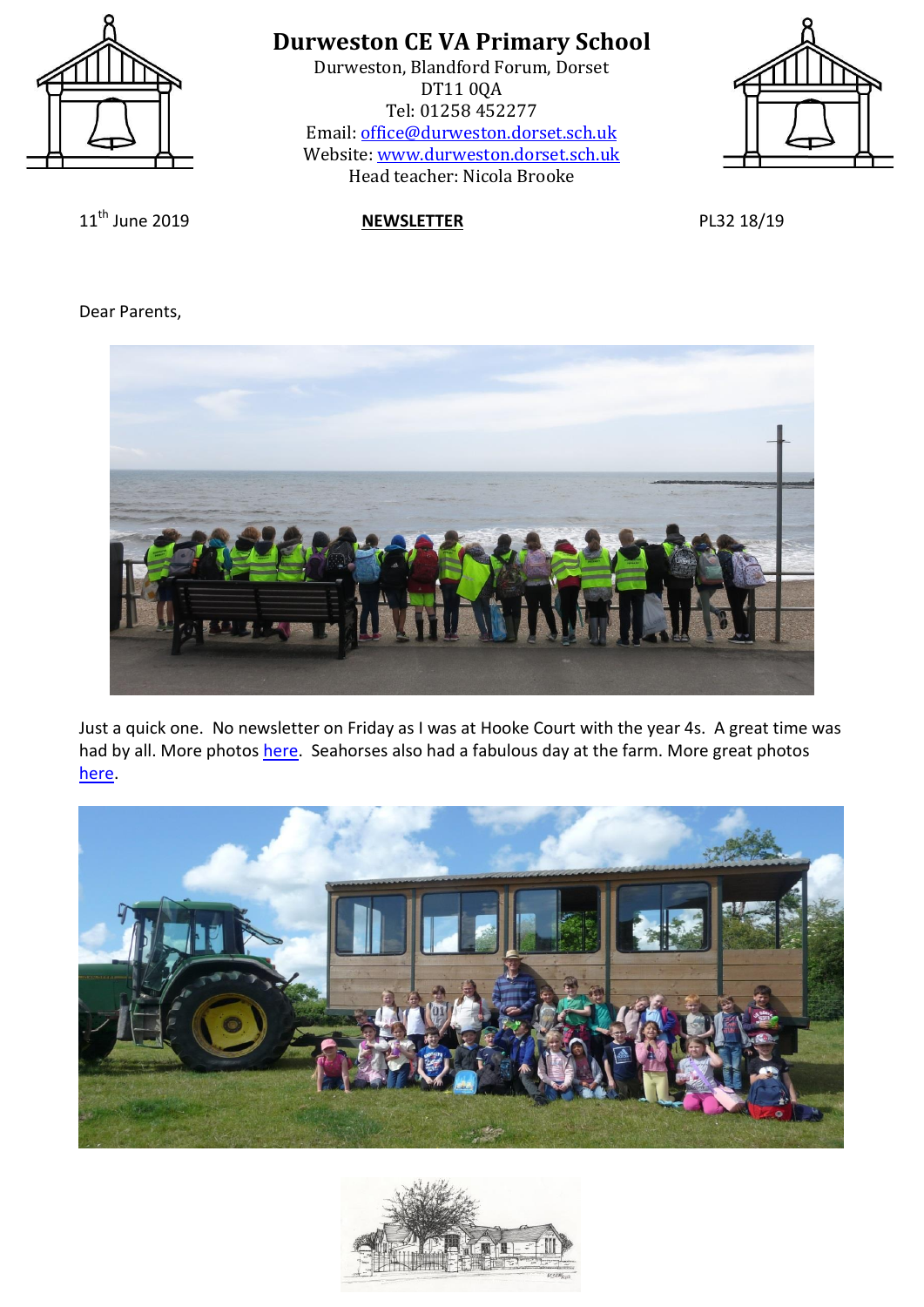

Durweston, Blandford Forum, Dorset DT11 0QA Tel: 01258 452277 Email: [office@durweston.dorset.sch.uk](mailto:office@durweston.dorset.sch.uk) Website: [www.durweston.dorset.sch.uk](http://www.durweston.dorset.sch.uk/) Head teacher: Nicola Brooke



It's Arts Week this week. All classes are looking at George Bellows's the Men of the Docks, which is the painting chosen by the National Gallery this year for their Take One Picture initiative. Anna Bogue from Knighton House (and a one-time parent at Durweston) is working with all the classes and no doubt producing lovely things.

### Music…

Wednesday is our Celebration of Music evening. This is usually a really lovely event, worth coming along to even if your child isn't performing. Starts at 6pm and usually lasts about an hour.

### More music…

On Thursday and Friday, international opera company, Dorset Opera are coming to work with the children **and hopefully with you too!** On Thursday, Porpoises, Sharks and Seahorses will have workshops throughout the day and will then perform in the village hall on Friday morning from 10am to 12am. Then, in the afternoon, **grown-up would-be performers and** singers are invited to join in **a fun, interactive singing workshop from 1-3pm in the village hall**. No experience is necessary, just enthusiasm and willingness to have a go.

If you would be interested in reserving a place for this FREE event please email; heath\_walton@hotmail.com or call 07771 635546 for more information.

#### Next week…

…is DT week. There's going to be lots of making going on! We need as many cardboard boxes and cardboard tubes as you can throw at us.



Art…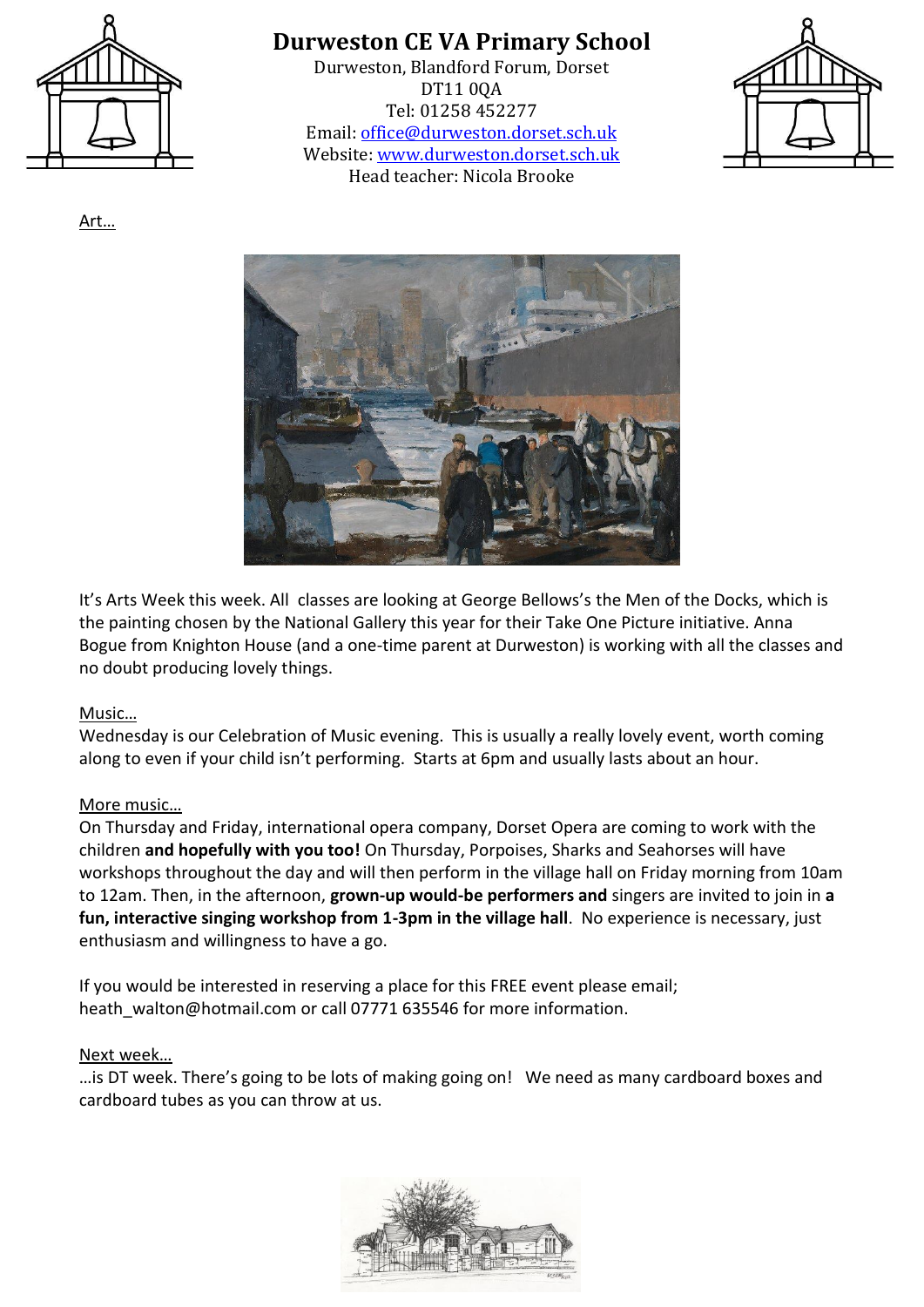

Durweston, Blandford Forum, Dorset DT11 0QA Tel: 01258 452277 Email: [office@durweston.dorset.sch.uk](mailto:office@durweston.dorset.sch.uk) Website: [www.durweston.dorset.sch.uk](http://www.durweston.dorset.sch.uk/) Head teacher: Nicola Brooke



The Bridge We've had a letter from Dorset Council:

*If you feel that the work is likely to cause any problems, which could be prevented or helped through special arrangements, please contact me using the details provided. Alternatively a message can be left with Dorset Direct on 01305 221000 who will arrange for the person to contact you.*

I'm glad I'm not the person answering that phone....

## Walking Buses

Looking ahead to when the bridge does close, would it be possible to organise a rota of parents who are prepared to run a walking bus to and from Stourpaine? Belinda has said that we can gather in the church. The 'bus' would need to leave at 8.30am. We might also be able to organise a return trip, leaving school at 3.45. I can't promise staff help, as they need to be in school earlier to prepare for when the children arrive. I will come when I can, but again I can't promise every day. Moreover, school can't take responsibility for the children. However, if we can organise something, I am very happy to facilitate! We could do the same from Bryanston gate. So…

Please can you let the office know if you would be able to help with a walking bus from Stourpaine to Durweston or from Bryanston to Durweston in the mornings or the evenings or both.

Please can you let the office know if you would like your child/children to be part of the walking bus in the mornings or in the evenings but can't walk yourself.

Once we have got some idea of names and numbers, we can see if we can put together a plan…

(We still don't know what School Transport are planning for the actual bus).

### **Attendance**

| Class           | Attendance this week (should be 96% +) | Whole school<br>this week | Whole school<br>this year (we<br>need 96%+) |
|-----------------|----------------------------------------|---------------------------|---------------------------------------------|
| Starfish        | 90%                                    |                           |                                             |
| <b>Dolphins</b> | 97.59% ⓒ                               |                           |                                             |
| Seahorses       | 96.90% ©                               | 95.85%                    | 95.93%                                      |
| <b>Sharks</b>   | 98.62% ©                               |                           |                                             |
| Porpoises       | 93.10%                                 |                           |                                             |

Nicola Brooke